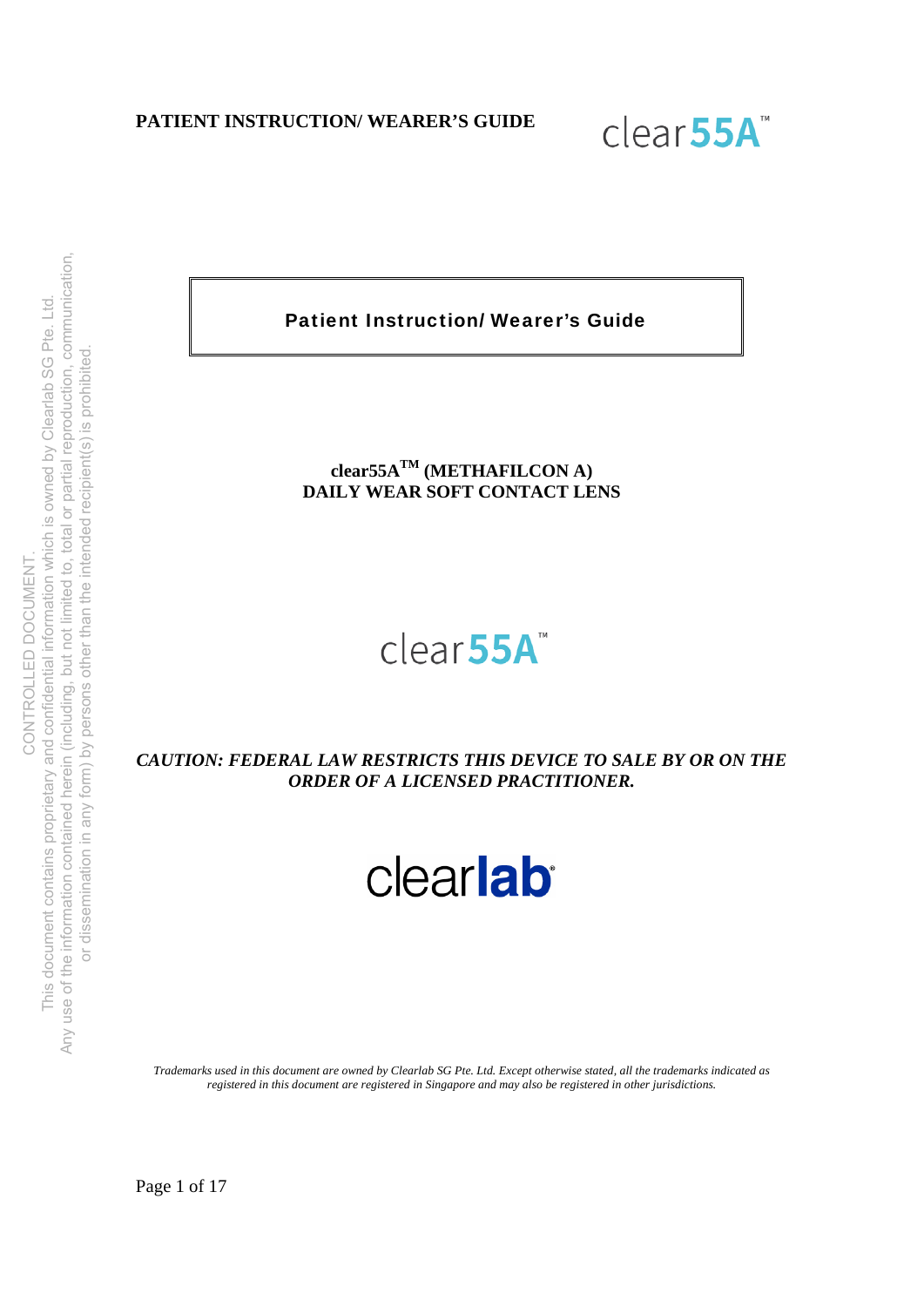# clear<sub>55A</sub>

#### **TABLE OF CONTENT**:

Patient / Practitioner Information Introduction Contraindications (Reasons Not to Use) Warnings Precautions Adverse Reactions Lens Application and Removal Lens Care Directions Basic Instructions Chemical Disinfecting Method Hydrogen Peroxide Disinfecting Method Care for a Sticking (Non-Moving) Lens Care for a Dehydrated Lens Lubricating / Rewetting Lens On-Eye Lens Case Cleaning and Maintenance Emergencies When to call your practitioner Instructions for the Monovision Wearer Recommended Lens Care Product Wearing schedule Frequent Replacement Program Name and Address of Manufacturer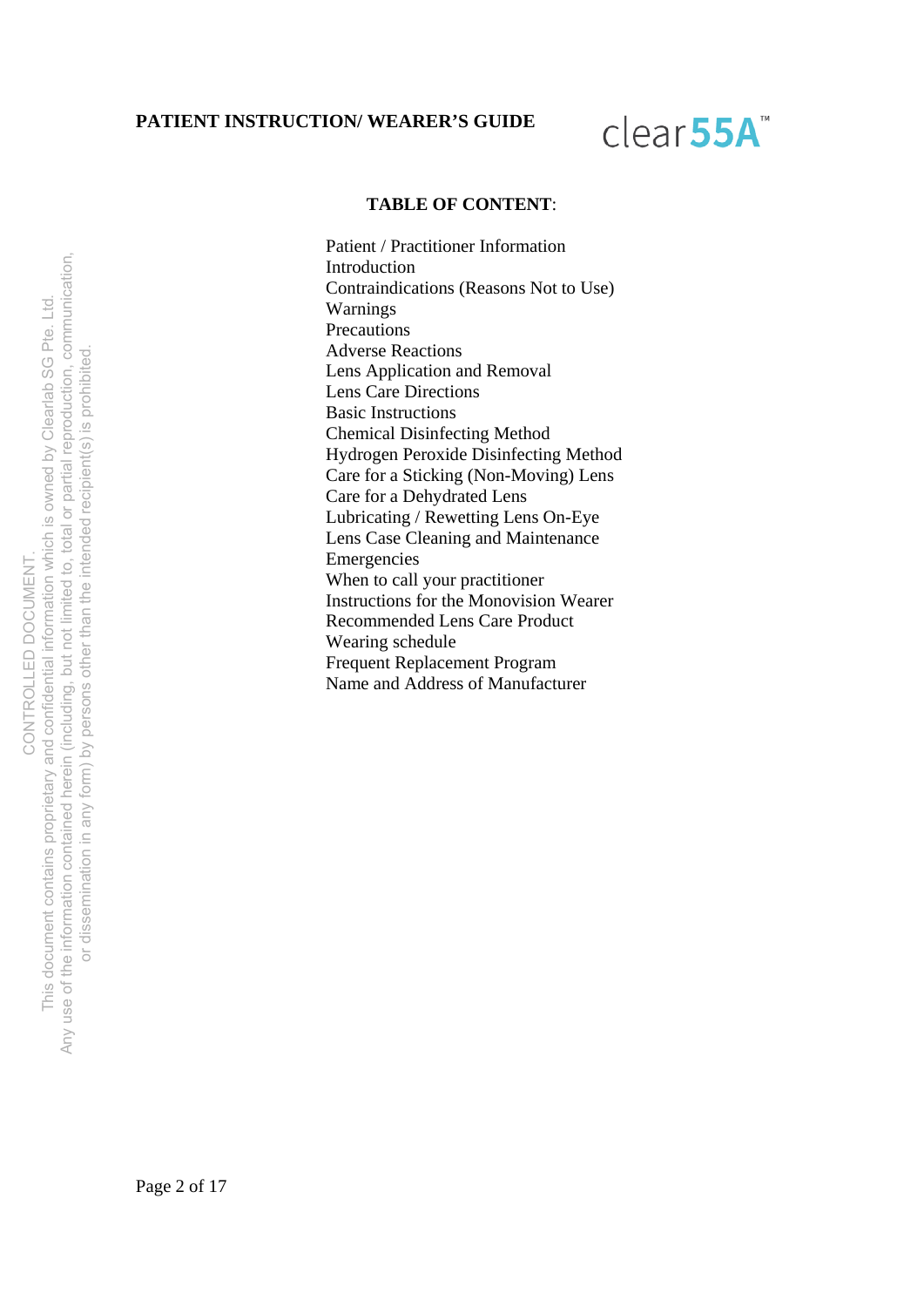

### **CONGRATULATIONS:**

You have just received your **clear55A**<sup>TM</sup> (Methafilcon A) Soft (hydrophilic) Contact Lens. This booklet has been prepared to help you care for it. Please read it carefully and follow the instructions so that you receive full satisfaction from your lens.

| <b>Rewetting Solution</b> | $\ddot{\bullet}$ . The contract of the contract of the contract of the contract of the contract of the contract of the contract of the contract of the contract of the contract of the contract of the contract of the contract of th |  |
|---------------------------|---------------------------------------------------------------------------------------------------------------------------------------------------------------------------------------------------------------------------------------|--|
|                           |                                                                                                                                                                                                                                       |  |
| <b>TELEPHONE</b>          | $\ddot{\cdot}$ . The contract of the contract of the contract of the contract of the contract of the contract of the contract of the contract of the contract of the contract of the contract of the contract of the contract of th   |  |
| <b>ADDRESS</b>            |                                                                                                                                                                                                                                       |  |
| PRACTITIONER              |                                                                                                                                                                                                                                       |  |

## **WEARING AND APPOINTMENT SCHEDULE**

#### **Prescribed Wearing Schedule**

| Day | <b>Wearing Time (Hours)</b> | Day | <b>Wearing Time (Hours)</b> |
|-----|-----------------------------|-----|-----------------------------|
|     |                             |     |                             |
| 2   |                             |     |                             |
| 3   |                             |     |                             |
|     |                             |     |                             |
|     |                             | 12  |                             |
| 6   |                             | 13  |                             |
|     |                             | 14  |                             |

#### **APPOINTMENT SCHEDULE**

Your appointments are on:

Minimum number of hours lenses to be worn at time of appointment:

| <b>Month:</b> | Year: |
|---------------|-------|
| Time:         | Day:  |
|               |       |
| <b>Month:</b> | Year: |
| Time:         | Day:  |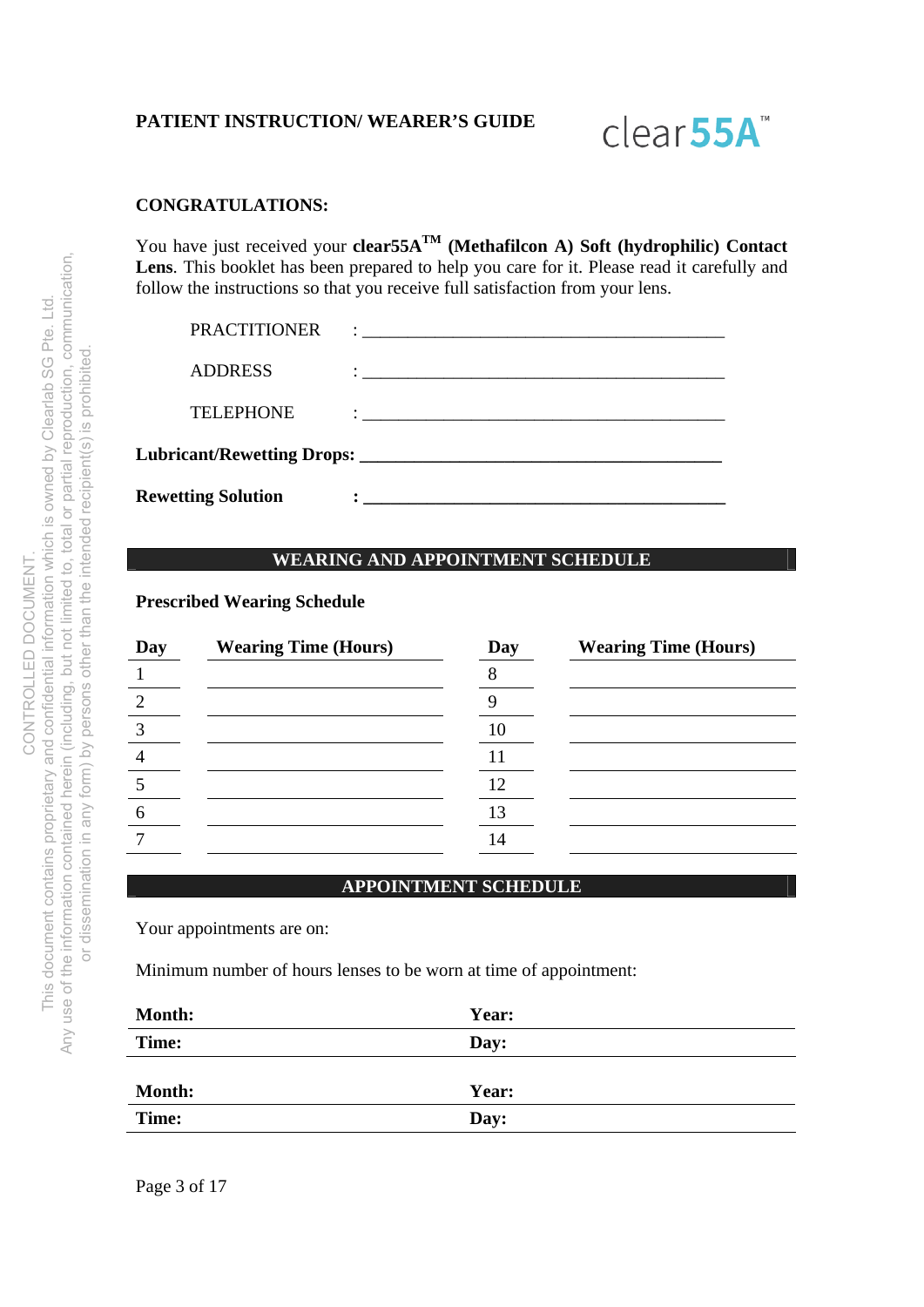

### **INTRODUCTION:**

The **clear55ATM (Methafilcon A) Soft (hydrophilic) Contact Lens** is a soft hydrophilic daily wear contact lens designed to treat farsightedness, nearsightedness, and mild astigmatism in aphakic or not-aphakic persons with non-diseased eyes. It is essential to your safety that you read and understand the information and instructions in this booklet and have your eyecare practitioner answer any questions, both before and after you received contact lenses.

Wearing contact lenses is different from wearing eyeglasses. Because they are worn directly on your eyes, contact lenses affect the way in which your eyes function. These effects tend to increase with the length of time that the lenses remain on your eyes between removals. Although a great majority of people successfully wear contact lenses without problems, before you decide whether to begin or to continue wearing contact lenses you must discuss the effects of contact lenses on your eyes and the risks associated with wearing contact lenses with your eyecare practitioner. We also strongly encourage you to read the sections of this booklet entitled, "*Contraindications", "Warning", "Adverse Effects", "Precautions" and "Introduction and Wearing Restrictions."* Ask your eyecare practitioner to explain anything that you do not understand, including any additional restrictions given to you by your eyecare practitioner.

You also need to remember that soft contact lenses, including those covered in this booklet, are made of a type of plastic that absorbs liquids, vapors and small particles, and, for some people, may collect deposits from your natural eye fluids (tears). Therefore, you must strictly follow the instructions contained in the sections of this booklet entitle, "*Lens Care Directions"* and *"Lens Application and Removal"*, as well as the written information leaflets accompanying the lens care products that you buy and any other instructions given to you by your eyecare practitioner. Any failure to follow these instructions and the wearing restrictions will increase the chances of contamination, damage to the lenses, or a buildup of deposits on the lenses, which can lead to serious, sight-threatening eye infections and injuries.

Adherence to your prescribed wearing schedule, and regular follow up visits to your eyecare practitioner are also necessary for the proper and safe use of contact lenses. Spaces are provided in the back of this booklet for you to record your personal wearing schedule and schedule of follow up visits. Soft contact lenses generally are comfortable from the beginning. Therefore be sure to follow the wearing schedule prescribed for you, and do not overwear your lenses simply because they remain comfortable and you are not experiencing a problem. Only your eyecare practitioner, through a professional examination, can determine how your eyes reacting to the contact lenses and whether there are any early signs of possible problems.

Finally, if problems or symptoms occur, immediately remove your lenses and follow the steps described in the sections of this booklet entitled "*Warnings"* and *"Adverse Effects"*. Prompt attention to problems is essential and may require immediate professional care.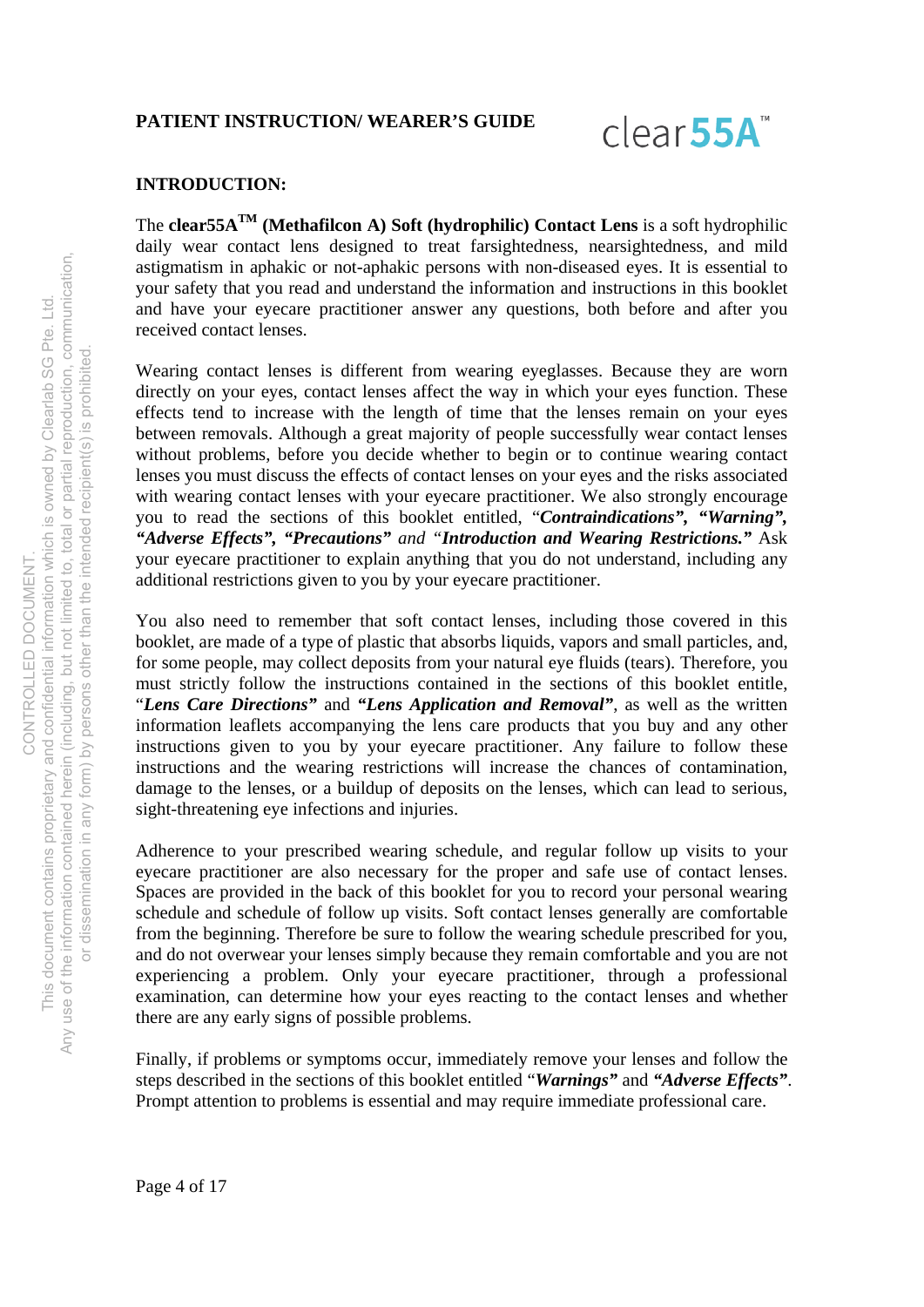

Remember, when wearing contact lenses, your eyes should look and feel good, and your vision should be clear.

The lenses described in this booklet should be removed from your eyes every night prior to going to sleep for routine cleaning and disinfecting as prescribed by your eyecare practitioner. DO NOT WEAR YOUR CONTACT LENSES WHILE SLEEPING.

## **INDICATIONS:**

The **clear55ATM (Methafilcon A) Soft (hydrophilic) Contact Lens** is indicated for daily wear for the correction (except for plano lenses) of refractive ametropia (myopia and hyperopia) in aphakic and not-aphakic persons with non-diseased eyes that may exhibit astigmatism up to 2.00 Diopters that does not interfere with visual acuity.

The lens is intended to be worn once and then discarded at the end of each wearing period on a daily basis. The patient should be instructed to start the next wearing period with a new lens.

The lenses may be disinfected using a chemical or hydrogen peroxide disinfection system. Eyecare practitioners may prescribe for lenses for daily wear and/or frequent replacement. When prescribed for a Frequent Replacement Program, the lenses may be disinfected using chemical or hydrogen peroxide disinfection systems.

## **CONTRAINDICATIONS (REASONS NOT TO USE):**

**DO NOT USE** the **clear55A**<sup>TM</sup> (Methafilcon A) Soft (hydrophilic) Contact Lens if you experience any of the following conditions:

- Acute and subacute inflammation or infection of the anterior chamber of the eye (red eyes).
- Any eye disease, injury, or abnormality that affects the cornea, conjunctiva, or eyelids.
- Severe insufficiency of lacrimal secretion (dry eyes).
- Corneal hypoesthesia (reduced corneal sensitivity), if not-aphakic.
- Any systemic disease that may affect the eye or be exaggerated by wearing contact lenses.
- Allergic reactions of ocular surfaces or adnexa that may be induced or exaggerated by wearing contact lenses or use of contact lens solutions.
- Allergy to any ingredient, such as mercury or Thimerosal, in a solution which is to be used to care for the **clear55A**<sup>TM</sup> (Methafilcon A) Soft (hydrophilic) **Contact Lens.**
- Any active corneal infection (bacterial, fungal, or viral).
- If the eyes become red or irritated.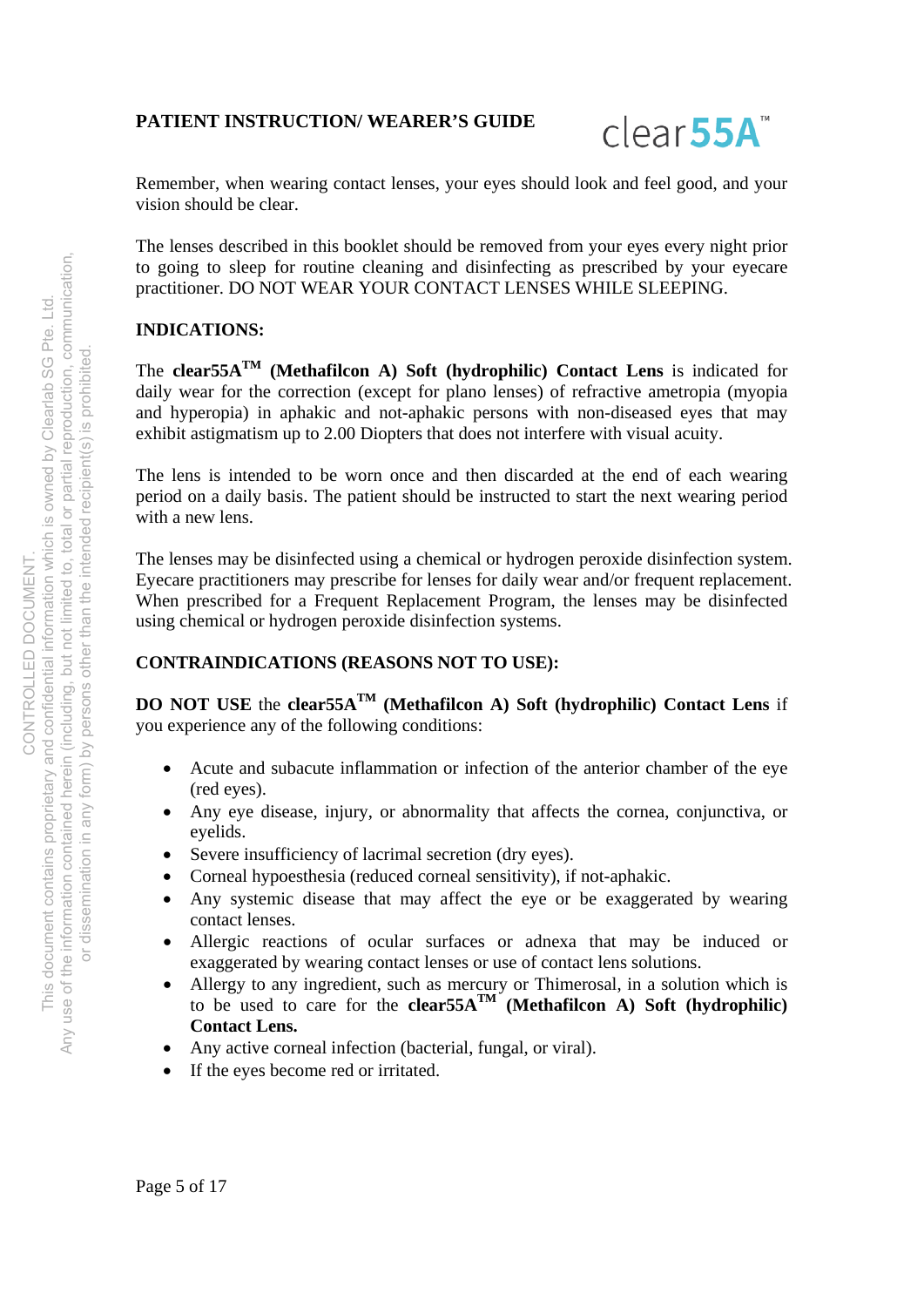

## **WARNINGS:**

Patients should be advised of the following warnings pertaining to contact lens wear:

- PROBLEMS WITH THE CONTACT LENSES AND LENS CARE PRODUCTS COULD RESULT IN SERIOUS INJURY TO THE EYE. It is essential that YOU follow YOUR eyecare practitioner's direction and all labeling instructions for proper use of lenses and lens care products, including the lens case. EYE PROBLEMS, INCLUDING CORNEAL ULCERS CAN DEVELOP RAPIDLY AND LEAD TO LOSS OF VISION.
- Daily wear lenses are not indicated for overnight wear you should not to wear lenses while sleeping. Clinical studies have shown that the risk of serious adverse reactions is increased when these lenses are worn overnight.
- Studies have shown that contact lens wearers who are smokers have a higher incidence of adverse reactions than non smokers.
- IF YOU EXPERIENCE EYE DISCOMFORT, EXCESSIVE TEARING, VISION CHANGES, OR REDNESS OF THE EYE, YOU SHOULD IMMEDIATELY REMOVE THE LENSES AND CONTACT YOUR EYECARE PRACTITIONER.

## **PRECAUTIONS:**

Your ocular health should be carefully weighed against the need for refractive corrective; therefore, the continuing ocular health and lens performance on the eye should be carefully monitored by your prescribing eyecare practitioner.

## **A. At your initial visit to your eyecare practitioner:**

- Be sure you read and understand the full contents of this booklet and discuss it with your eyecare practitioner.
- Give your eyecare practitioner a complete history of your eye health, including any eye injuries, diseases, conditions, or other problems you have had with your eyes, even if they seem unimportant to you.
- Tell your eyecare practitioner about your general health; any medicines you are taking, current treatment by a physician; any disease you had or now have; and any prior surgery.
- Before leaving your eyecare practitioner's office, you should be able to promptly remove lenses or should have someone else available who can remove the lenses.

## **B. You should be carefully instructed about the following care regimen and safety precautions before leaving the eyecare practitioner's office:**

- Different solutions cannot always be used together, and not all solutions are safe for use with all lenses. Use only recommended solutions.
- Never use solutions recommended for conventional **hard** contact lenses only.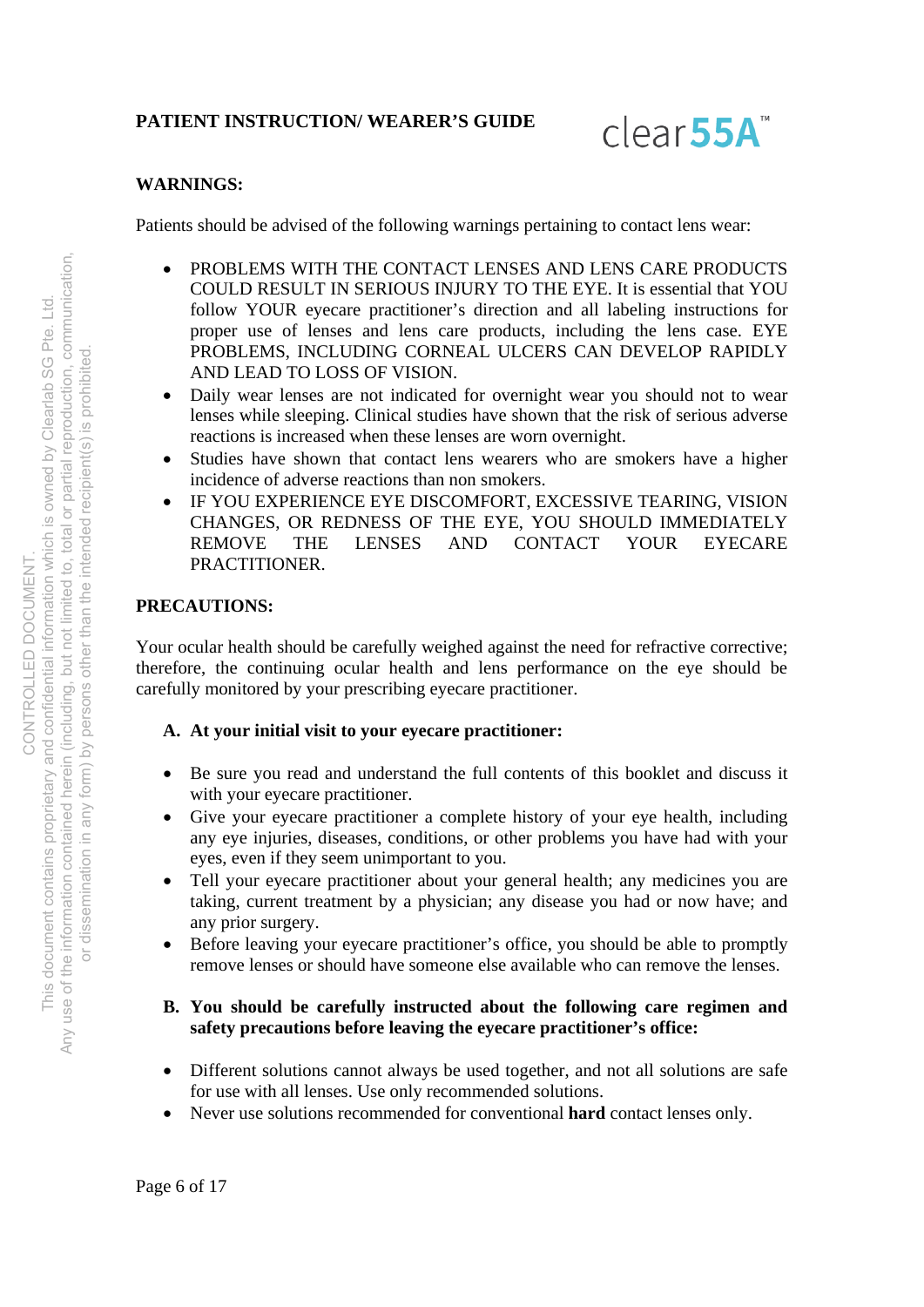

- Always use fresh, unexpired lens care solutions. NEVER reuse solution.
- Always follow directions in the package inserts for the use of contact lens solutions.
- Sterile unpreserved solutions, when used, should be discarded after the time specified in the labeling directions.
- **Do not** use saliva or anything other than the recommended solutions for lubricating or rewetting lenses.
- Always keep the lenses completely immersed in the recommended storage solution when the lenses are not being worn (stored). Prolonged periods of drying may damage the lenses. Follow the lens care directions for Care for a Dried Out (Dehydrated) Lens if lens surface does become dried out.
- If the lens sticks (stops moving) on the eye, follow the recommended directions on Care for a Sticking Lens. The lens should move freely on the eye for the continued health of the eye. If non-movement of the lens continues, the patient should be instructed to immediately consult his or her eyecare practitioner.

## **C. Lens Handling:**

- Always wash and rinse hands before handling lenses.
- Do not get cosmetics, lotions, soaps, creams, deodorant, or sprays in the eyes or on the lenses. It is best to put on lenses before putting on makeup. Water-base cosmetics are less likely to damage lenses than oil-base products.
- Do not touch contact lenses with the fingers or hands if the hands are not free of foreign materials, as microscopic scratches of the lenses may occurs causing distorted vision and/ or injury to the eye.
- Do not touch the lens with fingernails.
- Carefully follow the handling, insertion, removal, cleaning, disinfecting, storing and wearing instructions in the Patient Instruction/ Wearer's Guide for the **clear55A<sup>TM</sup> (Methafilcon A) Soft (hydrophilic) Contact Lens** and those prescribed by the eyecare practitioner.
- Always handle lenses gently and avoid dropping them.
- Pour the lens into the hand when removing from case. Never use tweezers or other tools to remove lenses from the lens container unless specifically indicated for that use.
- When lenses are not on the eye, they should be stored in the contact lens case filled with a recommended storage solution. If the lenses are not kept immersed in solution, the lenses may dry out and become brittle and damaged.
- Do not place a dry or brittle lens on your eye.
- Do not use saliva, tap water, distilled water, or anything other than a recommended sterile solution labeled for the care of our soft lenses.
- Soft contact lenses occasionally fold on the eye and do not remain on the cornea (front portion of the eye). This is no cause for alarm. Although the contact lens can never be lost behind the eye, it may become lodged under the eyelids without irritation (usually the upper lid). In this case, the lens should be located and removed by you, or if you cannot find it, by your eyecare practitioner. Once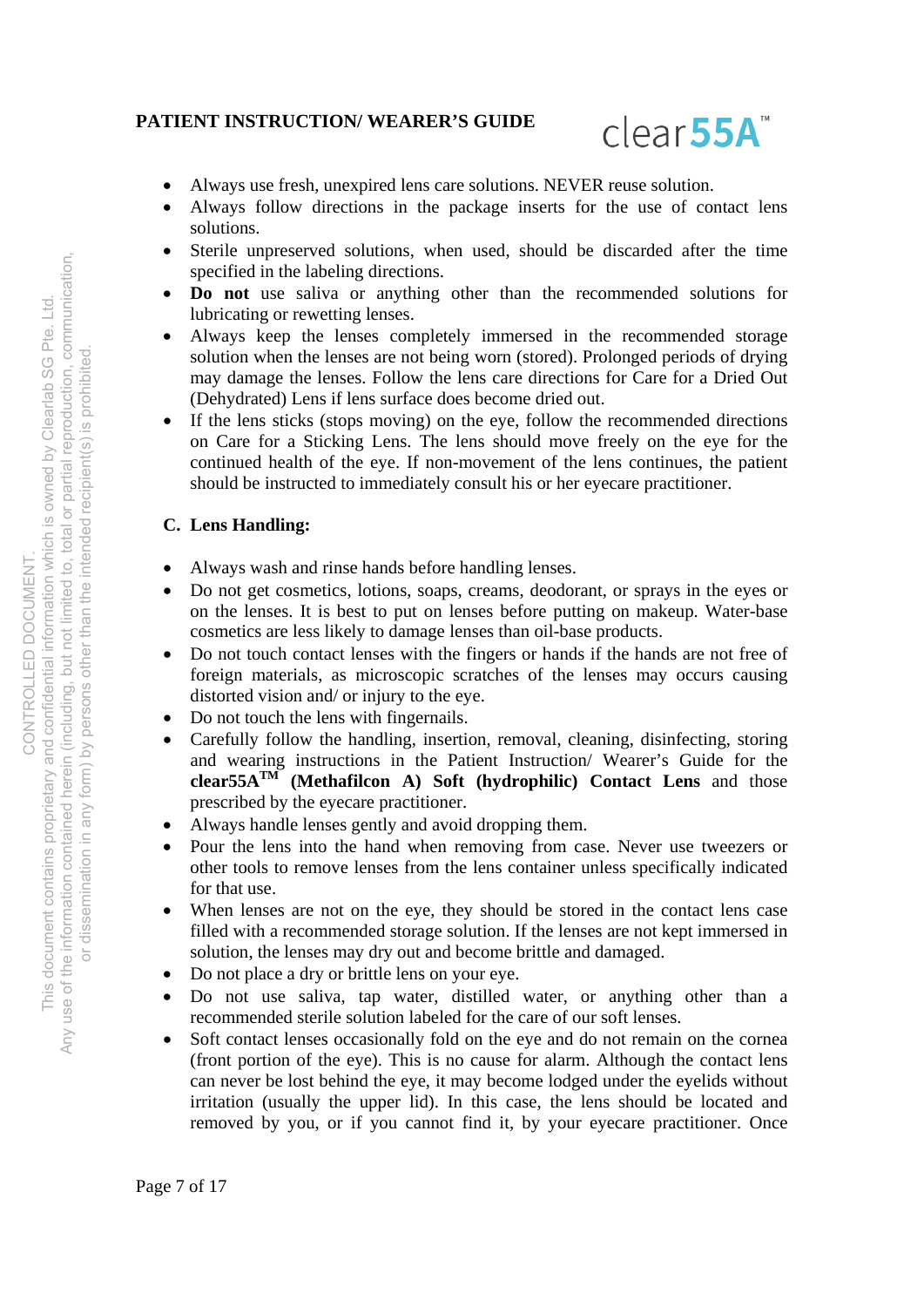

removed, place the lens in the contact lens carrying case and soak in solution for a few minutes. Then the lens can be unfolded in the palm of the hand by gently rubbing with a back and forth motion. Before replacing the lens on your eye, clean and disinfect as directed.

 It is important to the health of your eyes that your contact lenses move freely when you blink. If a lens sticks (stops moving), put a few drops of the lubricating or rewetting solution recommended by your eyecare practitioner in your eye. In this case, do not use plain water or anything other than the recommended solutions. Do not attempt to remove a lens that is sticking; this could damage your eye. If the lens does not begin to move when you blink after several applications of the solution or drops, contact your eyecare practitioner immediately.

## **D. Wearing Restrictions:**

- Never wear lenses beyond the period recommended by the eyecare practitioner.
- If you are on a daily wear schedule, do not sleep with the lenses on. If you forget, however, check to see, immediately upon waking, if the lenses will move on your eyes, if they do not move easily, do not attempted to remove them. Place several drops of either lubricating or rewetting solution in the eyes and try moving the lenses again. If, after several applications of solution, the lenses still do not move, contact your eyecare practitioner immediately.
- Always discard disposable lenses and lenses worn on a frequent replacement schedule after the recommended wearing schedule prescribed by your eyecare practitioner.
- If aerosol products such as hair spray are used while wearing lenses, exercise caution and keep eyes closed until the spray has settled.
- Avoid all harmful or irritating vapors and fumes while wearing lenses.
- Ask the eyecare practitioner about wearing lenses during water activities and other sports.
- Avoid rubbing your eyes with the lenses on; this can irritate the eye or dislodge the lens.
- Keep your eyes closed tightly when washing or showering to keep water and soaps out of your eyes; these may cause loss of the lenses, contamination or injury to your eyes.
- If you get something in your eye, remove the lens immediately. Do not replace the lens until your eye feels normal and after you have cleaned and disinfected the lens.
- Inform your health care practitioner about being a contact lens wearer.
- Always contact your eyecare practitioner before using any medicine in the eyes.
- Always inform your employer of being a contact lens wearer. Some jobs may require use of eye protection equipment or may require that the patient do not wear contact lenses.
- Ask your eyecare practitioner whether there are any other wearing restrictions that apply to you. Write those restrictions in the spaces below and follow them carefully: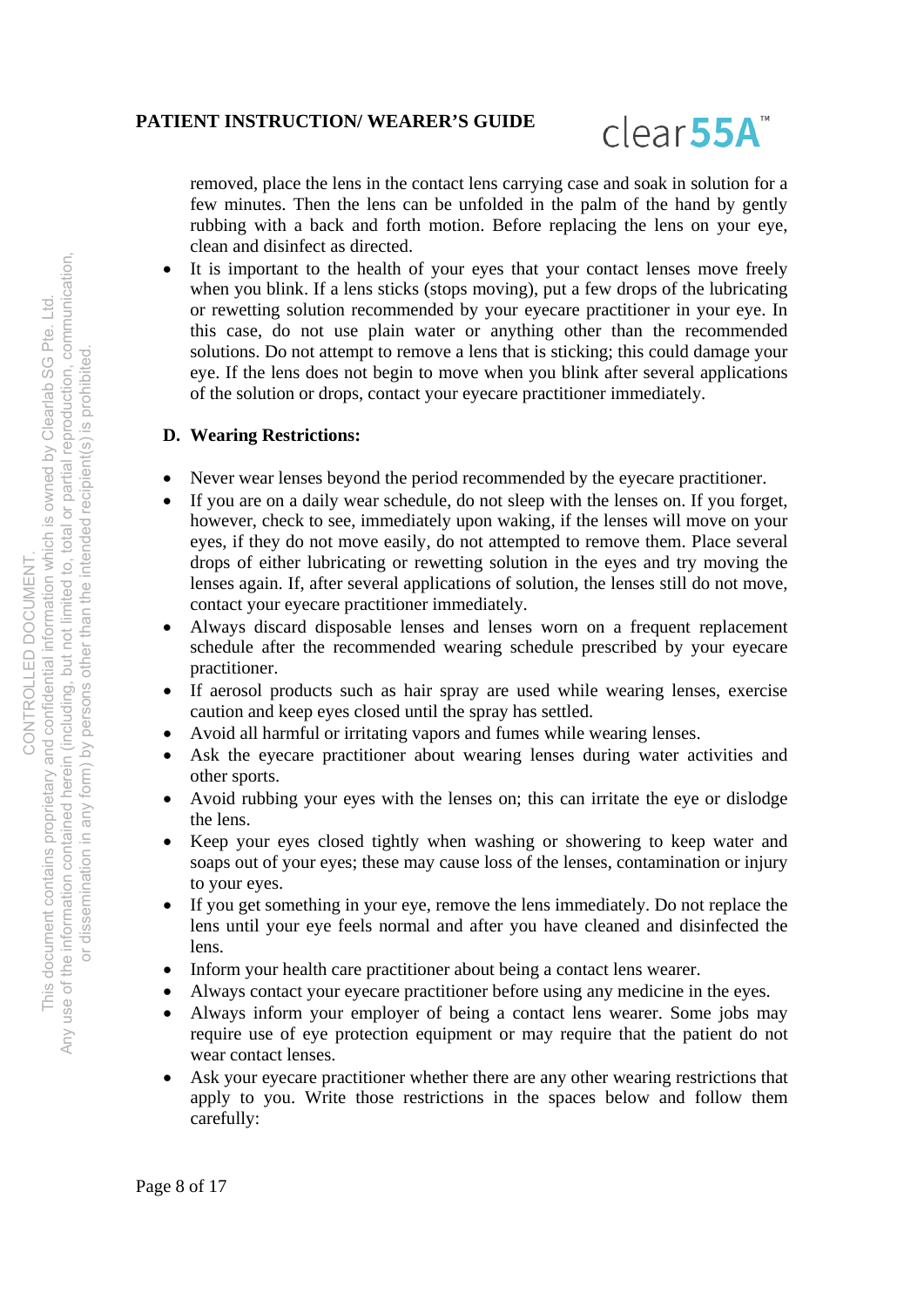

## **E. On follow-up visits to your eyecare practitioner:**

- As with any contact lens, follow-up visits are necessary to assure the continuing health of your eyes. Be sure to keep your follow-up appointments.
- When you return for follow-up visits, be sure to tell your eyecare practitioner if your eyes have felt dry, irritated, or anything other than completely comfortable while wearing your contact lenses.
- If there is any question in your mind about wearing schedule and restrictions, cleaning and disinfecting procedures, lens handling procedures, lens replacement program, the condition of your lens, your follow-up visit schedule, or anything else about contact lens wear, be sure to discuss the subject with your eyecare practitioner who is there to help you use your contact lenses safely and properly.
- If your eyecare practitioner puts a dye or drops in your eyes during the examination, ask when you may reinsert the lenses. The use of most dyes or drops will require a waiting period before the lenses may be reinserted.

## **ADVERSE REACTIONS:**

The following problems may occur:

- Eyes pain
- Eye sting, burn, or itch (irritation)
- Comfort is less than when lens was first placed on eye
- Abnormal feeling of something in the eye (foreign body, scratched area)
- Excessive watering (tearing) of the eyes
- Unusual eye secretions
- Redness of the eyes
- Reduced sharpness of vision (poor visual acuity)
- Blurred vision, rainbows, or halos around objects
- Sensitivity to light (photophobia)
- Dry eyes

If you notice any of the above symptoms:

- IMMEDIATELY REMOVE LENSES.
- If the discomfort or problem stops, look closely at the lens. If the lens is in any way damaged, DO NOT PUT THE LENS BACK ON THE EYE. Place the lens in the storage case and contact the eyecare practitioner. If the lens has dirt, an eyelash, or other foreign body on it, or the problem stops and the lens appears undamaged, thoroughly clean, rinse, and disinfect the lenses; then reinsert them.
- If the above symptoms continue after removal of the lens or upon reinsertion of the lens, you should rEMOVE IT IMMEDIATELY AND CONTACT YOUR EYECARE PRACTITIONER OR A PHYSICIAN, who must determine the need for examination, treatment or referral without delay.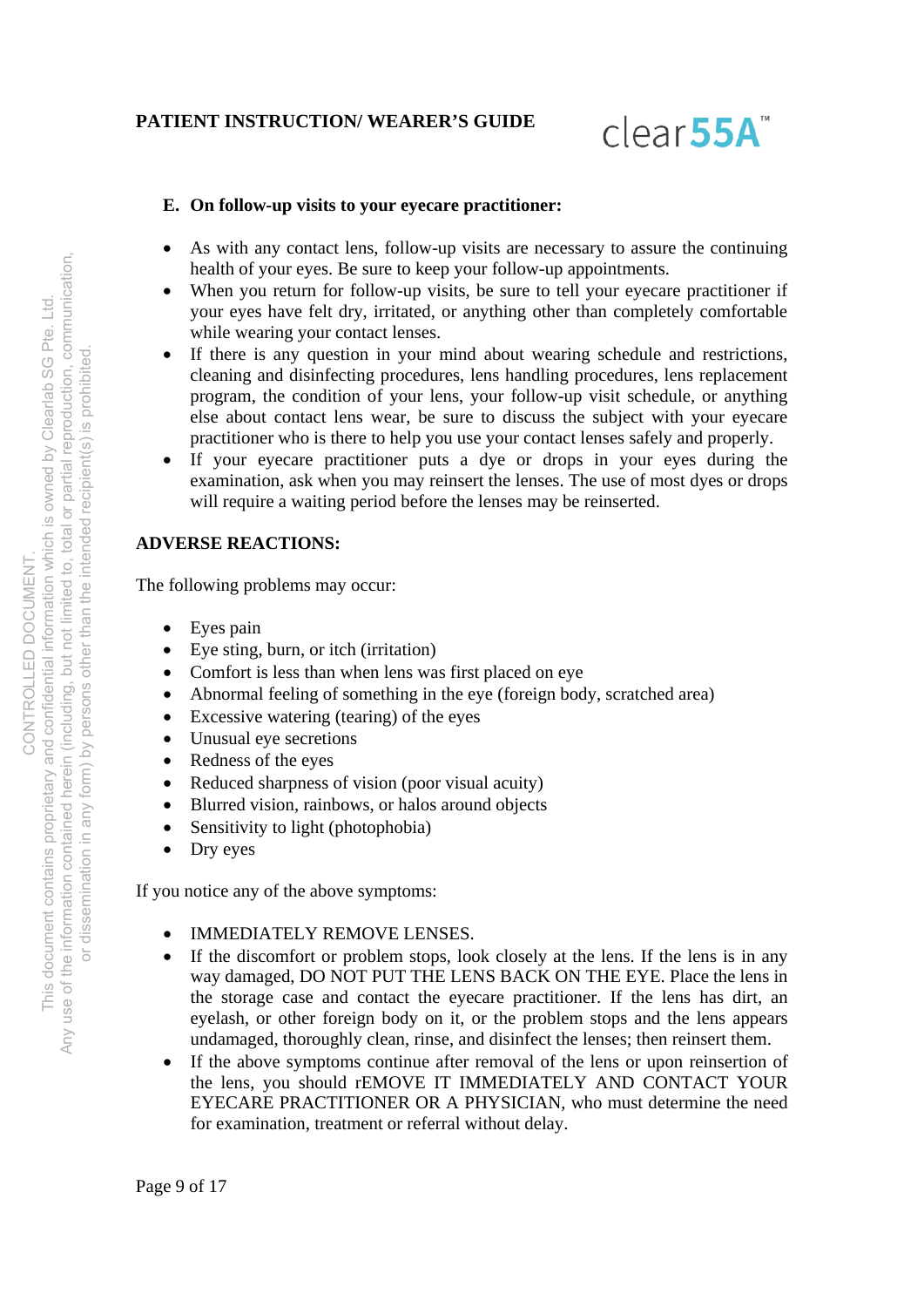

Problems with contact lenses may lead to a medical emergency due to a serious condition such as infection, corneal ulcer, neovascularization (small blood vessels growing into the cornea), or iritis (inflammation of the eye) may be present, and may progress rapidly and lead to loss of vision unless treated promptly. When you go for treatment, take your lenses, lens case and care products. The doctor may want to examine, test or analyze these items to help in your treatment. If your eyecare practitioner or physician is not available, go to the nearest emergency room.

# **LENS APPLICATION AND REMOVAL:**

- Hands must be washed, rinsed thoroughly and dried with a lint-free towel before handling the lenses.
- Cosmetic, lotions, soaps and cream must not come in contact with the lenses since eye irritation or infection may result. Do not use aerosol or pump products such as hair spray while the lenses are being worn since liquids and vapors may damage the lens.
- Always handle the same lens, the right or the left, first in order to avoid mix-ups.
- After you remove the lens from the case:
	- 1) Examine the lens to be sure it is moist, clean, clear, and free or any nicks or tears.
	- 2) Make sure the lens is not turned inside out. Simply inspect the lens to see if the edges turn out. If they do, the lens is inside out. Should you accidentally placed an inside-out lens on your eye, one of the following signs should signal you to remove and replace it correctly:
		- Less than usual comfort
		- The lens fold on the eye
		- Excessive lens movement on blink
		- Blurred vision

If the lens folds and sticks together, place the lens in the palm of your hand and wet thoroughly with an appropriate rinsing or storage solution. If this gentle rubbing does not work, soak the lens in one of the recommended solution until the lens has resumed its normal shape. If the lens flattens or drapes across your finger, the lens or your finger may be too wet. To correct this, dry your finger by transferring the lens several times from one index finger to the other, drying the opposite finger each time. Keep the lens wet in the recommended solutions. Never place a lens on the eye unless it has been fully hydrated (wet) with an appropriate rinsing or storing solution.

## **Lens Application**

1) One Hand Technique: Place the lens on your index finger. Head up, looking straight ahead, pull down your lower eyelid with the middle finger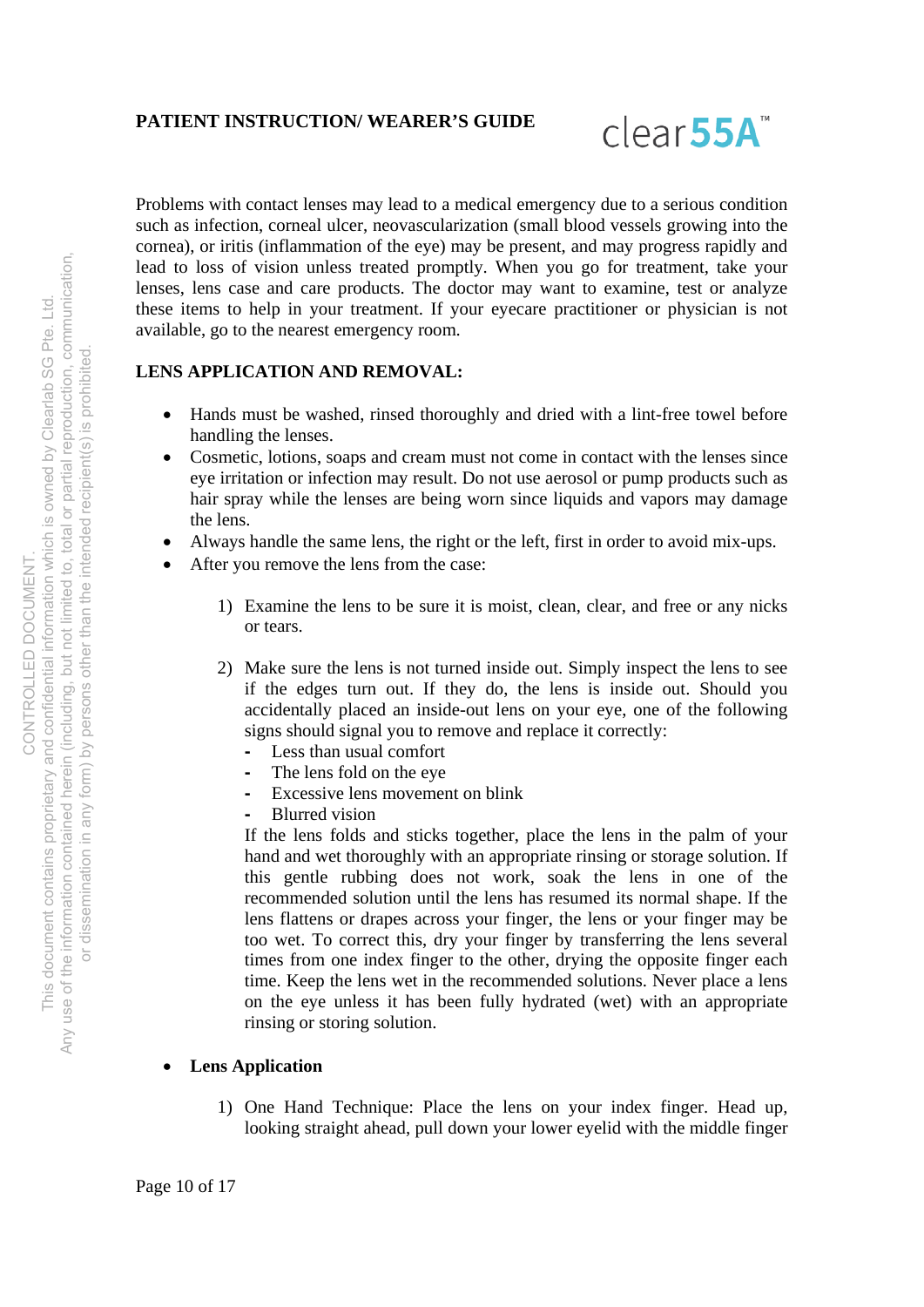

of your placement hand. Look up steadily at a point above you. Then place the lens on the lower white part of your eye. Remove your index finger and slowly release the lower lid. Look down to position the lens properly. Close your eyes for a moment: the lens will center itself on your eye.

2) Two Hand Technique: With the lens on your index finger, use the middle finger of the other hand to pull the upper lid against the brow. Use the middle finger of your placement hand to pull down the lower lid and then place the lens centrally on your eye. While holding this position, look downward to position the lens properly. Slowly release your eyelids.

If the lens feels uncomfortable, look in a mirror and gentle place a finger on the edge of the contact lens and slowly slide the lens away from your nose while looking in the opposite direction. Then by blinking, the lens will recenter itself. If the lens still feels uncomfortable, follow the steps described in the section of this booklet entitled "Adverse Effects".

#### **Lens removal:**

Always be sure that the lens is in the correct position on your eye before you try to remove it (a sample check of your vision, closing on eye at a time, will tell you if the lens is in the correct position).

Look up and slowly pull down your lower lid with the middle finger of your removal hand and place your index finger on the lower edge of the lens. Slide the lens down to the lower white part of your eye. Squeeze the lens lightly between the thumb and index finger. Avoid sticking the edges of the lens together.

There are other methods of lens placement. If the above method is difficult for your, your eyecare practitioner will provide you with an alternative method.

**Note**: If after placement of the lens, your vision is blurred, check for the following:

- a) Cosmetics or oils on the lens. Clean, rinse, disinfect, and place on the eye again.
- b) The lens is on the wrong eye.
- c) The lens is inside-out (it would also not be as comfortable as normal).

If you find that your vision is still blurred after checking the above possibilities, remove both lenses and consult your eyecare practitioners.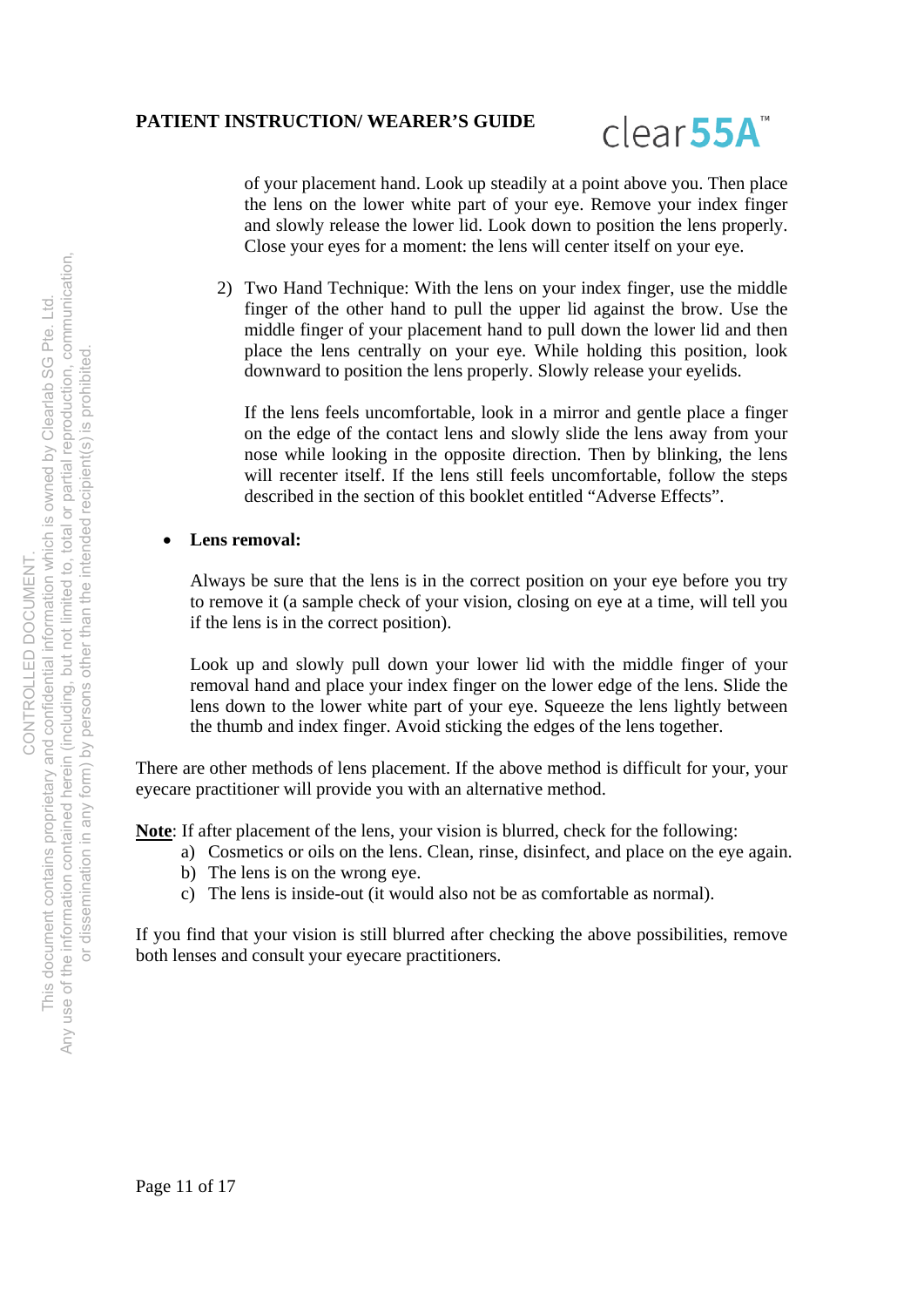

### **LENS CARE DIRECTIONS:**

Eyecare practitioners should review lens care directions with the patient, including both basic lens care information and specific instructions on the lens care regimen recommended for the patient:

**General Lens Care:** Your contact lenses must be BOTH cleaned and disinfected before reinserting every time you remove the lenses for any reason, whether a regularly scheduled removal or not. If your lenses are to be cleaned by your eyecare practitioner, adhere to the instructions he gives you. Failure to follow the procedures described below or those instructions provided by your eyecare practitioner for cleaning and disinfecting upon each removal may result in development of serious eye problems and loss of vision as discussed in the WARNINGS section. Both cleaning and disinfecting are necessary. Cleaning is necessary to remove mucus and film from the lens surface. Disinfecting is necessary to kill harmful germs that can lead to serious eye infections.

It is essential that you learn and use good hygienic methods in the care and handling of your new lenses. Cleanliness is the first and most important aspect of proper contact lens care. In particular, your hands should be clean and free of any foreign substances when you handle your lenses. The procedures are:

#### **Basic Instructions:**

- Always wash, rinse, and dry hands before handling contact lenses.
- Do not use hard contact lens solutions not indicated for use with soft lenses in any care system for soft contact lenses. Serious injury to the eye can result from wearing a soft contact lens that has been soaked in a hard contact lens solution.
- Always use fresh, unexpired lens care solutions. Never re-use solution.
- Use the recommended system of lens care, either chemical (not heat) or oxidation (hydrogen peroxide) and carefully follow instructions on solution handling.
- Different solutions cannot always be used together, and not all solutions are safe for use with all lenses. DO NOT ALTERNATE OR MIX LENS CARE SYSTEMS UNLESS INDICATED ON SOLUTION LABELING.
- Do not use saliva or anything other than the recommended solution for lubricating or rewetting lenses. Do not put lenses in the mouth.
- Lenses should be cleaned, rinsed, and disinfected each time they are removed. Cleaning and rinsing are necessary to remove mucus and film form the lens surface. Disinfecting is necessary to destroy harmful germs.
- Always remove, clean, rinse, and disinfect lenses according to the schedule prescribed by the eyecare practitioner. The use of an enzyme or any cleaning solution is no substitute for disinfecting.
- The eyecare practitioner should recommend a care system that is appropriate for the **clear55ATM (Methafilcon A) Soft (hydrophilic) Contact Lens**. Each lens care product contains specific directions for use and important safety information, which you should read and carefully follow.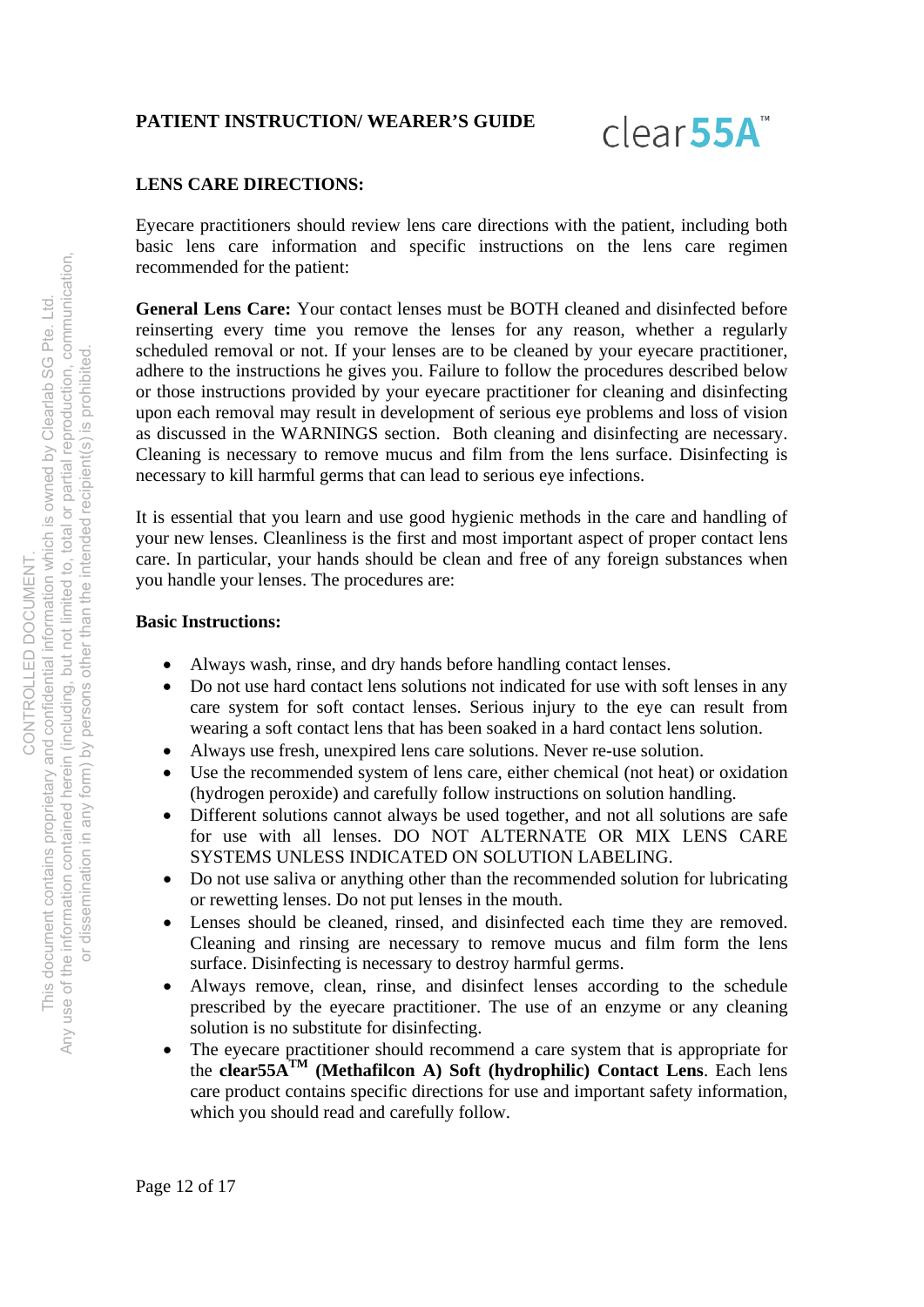

**Note**: Solutions may have more than one function, which will be indicated on the label. Read the label on the solution bottle, and follow instructions.

## **Chemical Disinfecting Method:**

- Clean one lens first (always the same lens first to avoid mix-ups), rinse the lens thoroughly with recommended saline or disinfecting solution to remove the cleaning solution, mucus, and film from the lens surface, and put that lens into the correct chamber of the lens storage case. Then repeat the procedure for the second lens.
- After cleaning, disinfect lenses using the system recommended by the manufacturer and/or the eyecare practitioner.
- To store lenses, disinfect and leave them in the closed/unopened case until ready to wear. Lenses store longer than 12 hours may require cleaning, rinsing and disinfecting again before use. Consult the package insert or your eyecare practitioner for information on storage of lenses.
- After removing the lenses from the lens case, empty and rinse the lens storage case with solution as recommended by the lens case manufacturer; then allow the lens case to air dry. When the case is used again, refill it with fresh disinfecting/storage solution. Replace lens case at regularly intervals.
- Do not heat the disinfecting solution and lenses.

#### **Hydrogen Peroxide Disinfecting Method:**

- Clean one lens first (always the same lens first to avoid mix-ups), rinse the lens thoroughly with recommended saline or neutralizing solution to remove the cleaning solution, mucus, and film from the lens surface, and put that lens into the correct chamber of the lens storage case. Then repeat the procedure for the second lens.
- After cleaning, disinfect lenses using the system recommended by the manufacturer and/or the eyecare practitioner.
- When using hydrogen peroxide lens care systems, lenses must be neutralized before wearing. Follow the recommendations on the hydrogen peroxide system labeling.
- Thoroughly rinse lenses with fresh saline or neutralizing solution before inserting and wearing, or follow the instructions on the hydrogen peroxide system labeling.
- Do not heat the hydrogen peroxide solution and lenses.
- Leave the lenses in the unopened storage case until ready to put on the eyes.
- To store lenses, disinfect and leave them in the closed/unopened case until ready to wear. Lenses stored longer than 12 hours may require cleaning, rinsing and disinfecting again before use. Consult the package insert or your eyecare practitioner for information on storage of lenses.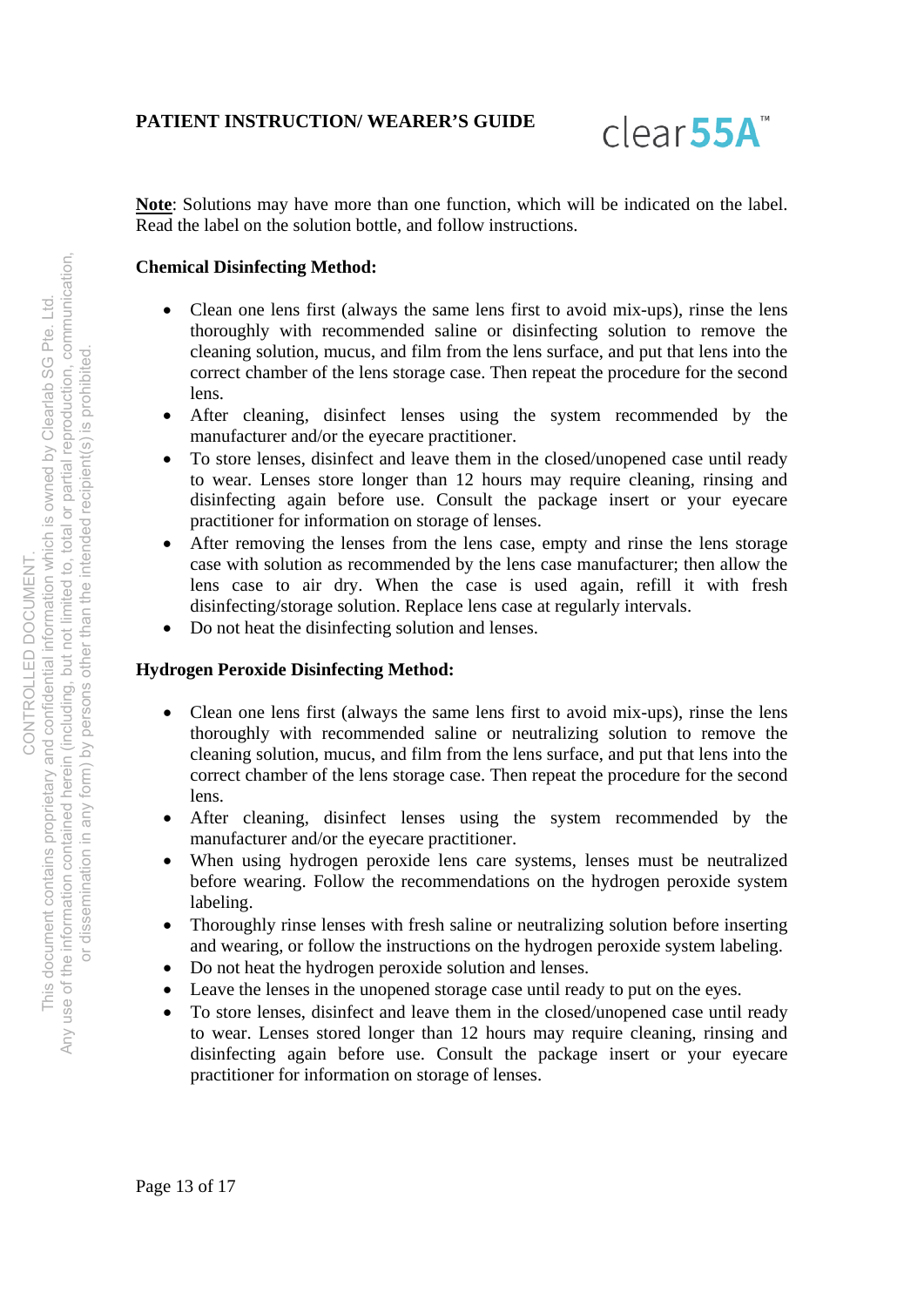

**Caution**: Lenses that are chemically disinfected may absorb ingredients from the disinfecting solution which may be irritating to the eyes. A thorough rinse in fresh sterile saline solution prior to placement on the eye should reduce the potential or irritation.

#### **Care for a Sticking (Non-Moving) Lens:**

If the lens stops moving or cannot be removed, apply 1-2 drops of the recommended lubricating or rewetting solution directly to the eye and wait until the lens begins to move freely on the eye before removing it. If non-movement of the lens continues after 5 minutes, IMMEDIATELY consult your eyecare practitioner.

#### **Care for a Dehydrated Lens:**

If soft, hydrophilic contact lens is exposed to air while off the eye, it may become dry and brittle and need to be rehydrated. If the lens is adhering to a surface, apply sterile saline before handling.

To rehydrate the lens:

- Handle the lenses carefully.
- Place the lens in its storage case and soak the lens in a recommended rinsing and storing solution for at least 1 hour until it returns to a soft state.
- Clean lens first, then disinfect the rehydrated lens using a recommended lens care system.
- If after soaking, the lens does not become soft, if the surface remains dry, DO NOT USE UNLESS IT HAS BEEN EXAMINED BY YOUR EYECARE PRACTITIONER.

#### **Lubricating/ Rewetting Lenses On-Eye**:

Eyecare practitioners may recommend a lubricating/rewetting solution which can be used to wet (lubricate) lenses while they are being wore to make them more comfortable.

#### **Lens Case Cleaning And Maintenance:**

Contact lens cases can be a source of bacteria growth. Lens cases should be emptied, cleaned, rinsed with rinsing solution, and allowed to air dry. Lens cases should be replaced at regular intervals.

# **EMERGENCIES**:

If chemicals of any kind (household products, gardening solutions, laboratory, chemicals, etc.) are splashed into the eyes, you should: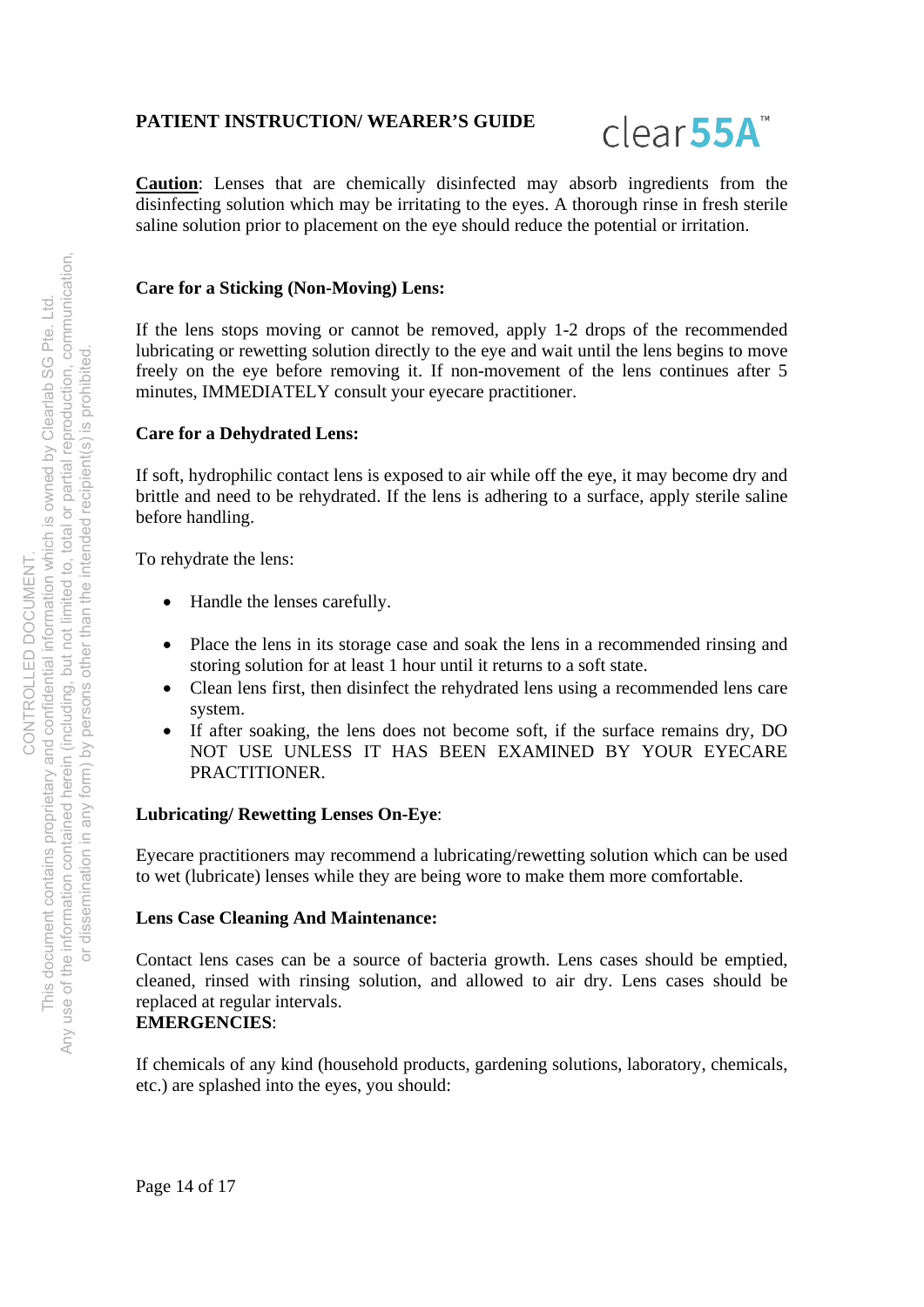

## **FLUSH EYES IMMEDIATELY WITH TAP WATER AND THEN REMOVE LENSES PROMPTLY. CONTACT THE EYECARE PRACTITIONER OR VISIT A HOSPITAL EMERGENCY ROOM WITHOUT DELAY.**

## **WHEN TO CALL YOU PRACTITIONER?**

Certain symptoms may be early indicators of potentially serious problems. A careful examination of your lens, and professional examination of your eyes, may be required. Remove the lens following the instructions outlined in this guide, and call your eyecare practitioner if:

- 1) Your eye becomes red and feels irritated or "gritty"
- 2) You notice a change in your vision or see rainbows or halos around objects.
- 3) You experience discomfort and/or sensitivity to lights.

#### *A good general policy is:*

"IF IN DOUBT… TAKE THE LENS OUT" and contact your eyecare practitioner.

Learn and Use Proper Lens Care Habits:

- 1) Follow Instructions.
- 2) Handle Lens Properly.
- 3) Learn How to Put On and Take Off Your Lens.
- 4) Keep Your Lens Clean.
- 5) Disinfection is a Necessary Security.

#### **INSTRUCTIONS FOR THE MONOVISION WEARER:**

- You should be aware that as with any type of lens correction, there are advantages and compromises to monovision contact lens therapy. The benefit of clear near vision in straight ahead and upward gaze that is available with monovision may be accompanied by a vision compromise that may reduce your visual acuity and depth perception for distance and near tasks. Some patients have experienced difficulty adapting to it. Symptoms, such as mild blurred vision, dizziness, headaches and a feeling of slight imbalance, may last for a brief minute or for several weeks as adaptation takes place. The longer these symptoms persist, the poorer your prognosis for successful adaptation. You should avoid visually demanding situations during the initial adaptation period. It is recommended that you first wear these contact lenses in familiar situations, which are not visually demanding. For example, it might be better to be a passenger rather than a driver of an automobile during the first few days of lens wear. It is recommended that you only drive with these lenses if you pass your state drivers license requirements with monovision correction.
- Some monovision patients will never be fully comfortable functioning under low levels of illumination, such as driving at night. If this happens, you may want to discuss with your eyecare practitioner having additional contact lenses prescribed so that both eyes are corrected for distance when sharp distance binocular vision is required.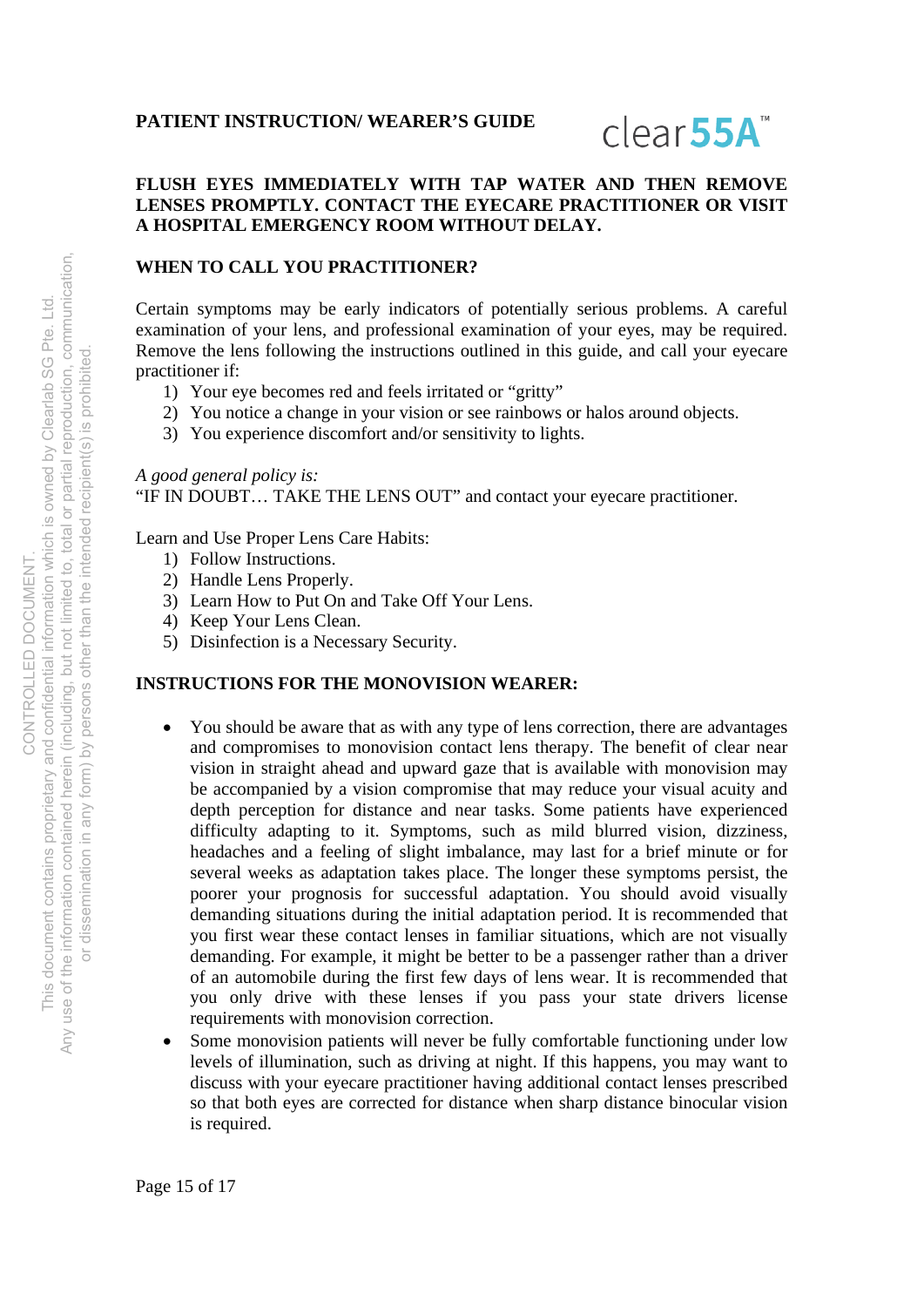

- Some monovision patients require supplemental spectacles to wear over the monovision correction to provide the clearest vision for critical tasks. You should discuss this with your eyecare practitioner.
- It is important that you follow your eyecare practitioner's suggestions for adaptation to monovision contact lens therapy. You should discus any concerns that you may have during and after the adaptation period.
- The decision to be fit with a monovision correction is most appropriately left to the eyecare practitioner in conjunction with you, after carefully considering and discussing your needs.

## **RECOMMENDED LENS CARE PRODUCTS:**

The eyecare practitioner should recommend a care system that is appropriate for the **clear55ATM (Methafilcon A) Soft (hydrophilic) Contact Lens.** Each lens care product contains specific instructions for use and important safety information, which should be read and carefully followed.

#### **WEARING SCHEDULE:**

The wearing and replacement schedules should be determined by your eyecare practitioner. Patients tend to overwear the lenses initially. It is very important to adhere to the initial maximum schedule. Regular checkups, as determined by our eyecare practitioner, are also extremely important.

Clearlab SG Pte. Ltd. recommends that the lens be discarded and replaced with a new lens every 2 weeks. However, your eyecare practitioner is encouraged to determine a lens replacement schedule based upon the response of the patient.

## **FREQUENT REPLACEMENT PROGRAM:**

The **clear55ATM (Methafilcon A) Soft (hydrophilic) Contact Lens** frequent replacement schedule is prescribed by your eyecare practitioner. At the end of each day, each lens is to be removed, cleaned, and disinfected in the recommended manner prior to re-insertion. Clean and fresh lenses are more comfortable, and are less likely to irritate gentle tissues around your eyes.

Your eyecare practitioner will recommend an appropriate lens replacement schedule for you. He or she will design the schedule for you. It is imperative that you follow the direction of your eyecare provider.

**IMPORTANT:** In the event that you experience any difficulty wearing your lenses or you do not understand the instructions given you, **DO NOT WAIT** for your next appointment. **TELEPHONE YOUR EYECARE PRACTITIONER IMMEDIATELY.**